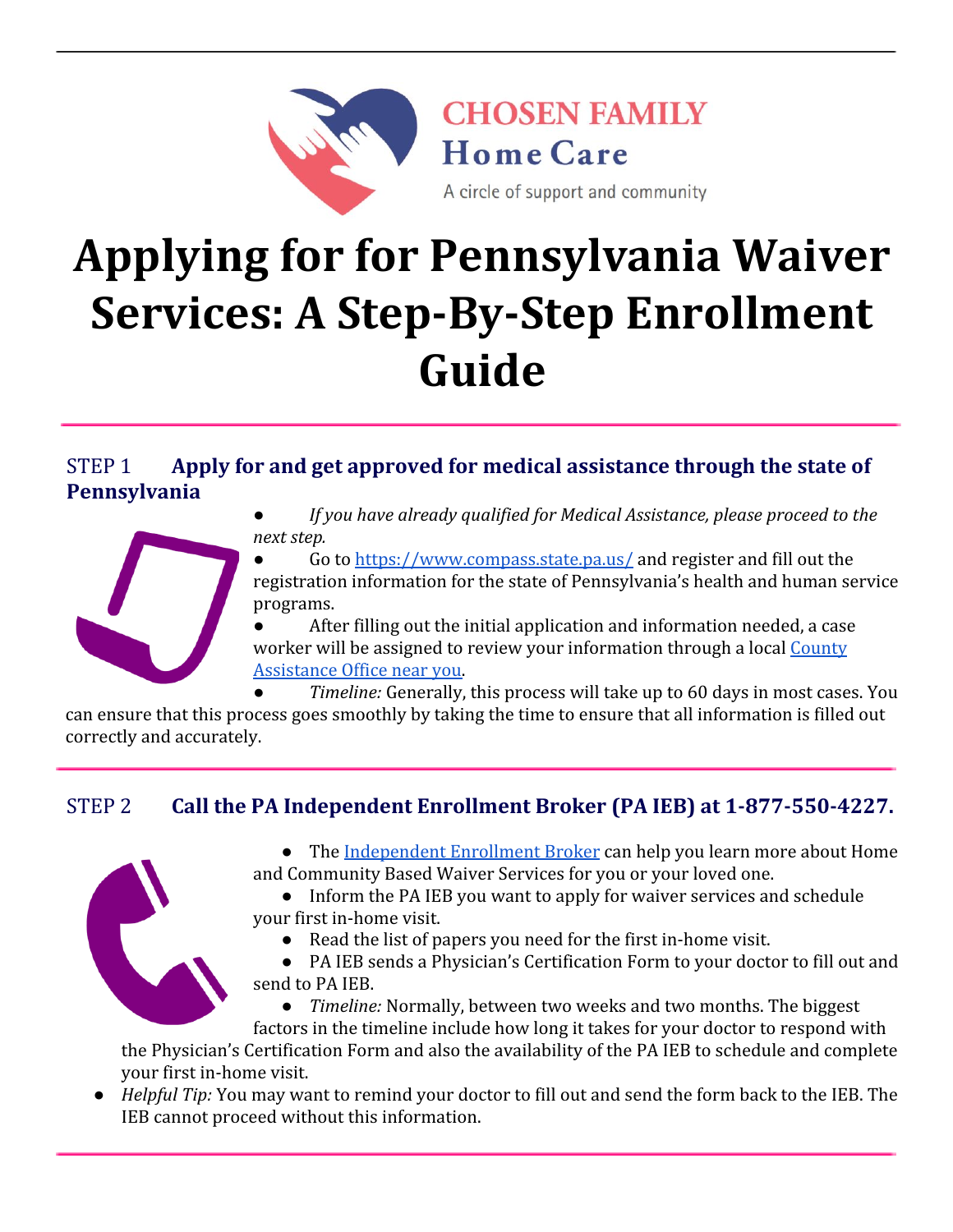## STEP 3 **Schedule and have your first in-home visit.**



● At your first in-home visit, you talk with a person from PA IEB about your needs and abilities to see if waiver services or other programs meet your needs.

• Complete the [Medical Assistance application \(PA 600\)](http://services.dpw.state.pa.us/oimpolicymanuals/ma/PA%20600.pdf) and other required forms, if applicable.

● *Helpful Tip:* It is important to complete all forms and to make sure that all required forms are sent to the CAO. Otherwise, there may be delays. If there are any missing forms, The County Assistance Office (CAO) will send a letter to tell you how to send the forms.

● *Timeline:* Usually within 14 to 45 days.

#### STEP 4 **Schedule and complete your second in-home assessment visit.**

● After your first in-home visit is completed, processed, and approved, the

PA IEB sends a request [to your local Area Agency on Aging \(AAA\)](https://www.aging.pa.gov/local-resources/Pages/AAA.aspx) to complete . ● AAA calls you to schedule your second in-home visit.

● At this visit, a person from AAA does a Functional Eligibility Determination to find out whether you qualify for waiver services under Community HealthChoices based on the care you need.

- Once your second in-home visit is completed, the AAA sends the results
- to PA IEB for review.
	- *Timeline:* Usually within 14 to 45 days.

### STEP 5 **PA IEB reviews your Physician's Certification Form and Functional Eligibility Determination.**



● PA IEB needs your Physician's Certification Form and Functional Eligibility Determination within **86 days** of the first in-home visit.

● If your doctor has not sent the certification form after your second in-home visit, PA IEB calls your doctor and you.

● Once PA IEB has your Physician's Certification Form and Functional Eligibility Determination, they review both to find if you qualify. If both forms meet program eligibility, PA IEB sends

your application to the CAO.

● *Timeline:* Usually within 14 to 45 days.

#### STEP 6 **The CAO reviews your waiver application and makes a decision.**

- 
- The CAO reviews your waiver application to see if you qualify financially. ● If anything is missing, the CAO will send a letter to tell you how to send it to them.

● Once your application is finalized and complete, the CAO approves or denies it.

● The CAO sends a notice to you, to PA IEB, and to your chosen Managed Care Organization/Service Coordination Agency.

● You get the decision about whether you qualify within **90 days** after PA IEB starts your waiver application.

● If you do not get a decision within 90 days, you can ask for a fair hearing.